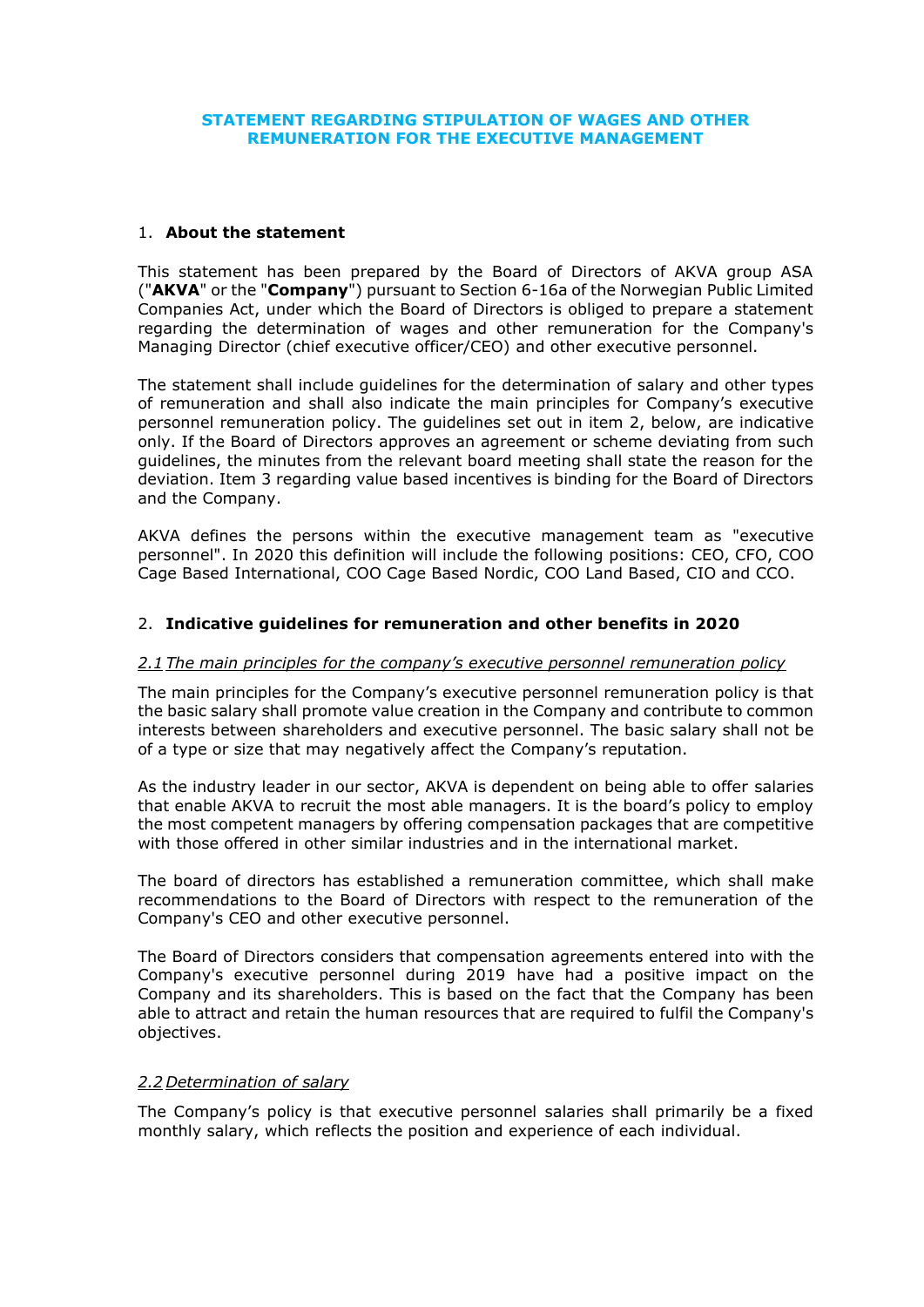The base salary for the executive personnel consists of a fixed salary, which is individually stipulated. The fixed salary shall be determined based on the following criteria:

- Experience and competence
- Size of the Company
- Market conditions for the relevant position and individual

Variable compensation shall normally not exceed the fixed salary.

The Board of Directors decides the CEO's remuneration. The remuneration for the other executive personnel shall be determined by the CEO and reported to the Board of Directors.

Determination of remuneration for executive personnel shall follow the principles that apply for the Company's employees in general in respect of annual salary adjustments and time of adjustment.

### *2.3Benefits*

The Company grants benefits to executive personnel such as covering expenses for use of telecommunications and similar based on need. A company car can be considered based on need.

#### *2.4Bonus schemes and similar variable compensation*

The incentive scheme for group management consist of two components:

- i) An annual bonus limited to between 30% and 50% of annual salary dependent upon 60% weight on financial targets based on EBIT and ROACE and 40% weight on strategic KPI's, payable in cash, for the period 2020, 2021, 2022, 2023 and 2024, and
- ii) a deferred bonus dependent upon strategic KPI's and financial performance targets (as set out in item i) above), payable in shares, for the same period, as further detailed in clause 3 below.

The general bonus plan does not exclude discretionary bonuses.

According to the established bonus regime and agreed terms, total bonuses of NOK 4 998 182 is accrued for in 2019 to the Group's executive personnel, based on 2019 performance and the three-year incentive scheme for 2017-2019.

### *2.5 Pension*

In principal, the pension plans for the executive personnel shall be the same as those generally established for the employees in the Company. Early retirement pension agreements may be made with the executive personnel with a mutual right to demand retirement from the age of 62.

#### *2.6Severance pay*

Agreements for severance pay upon termination of employment will be seen in conjunction with confidentiality and non-compete clauses in each individual's employment contract to ensure that only limitations in the individual's opportunity to obtain new employment are compensated. Severance pay agreements shall in principle include deductions for income received from other sources.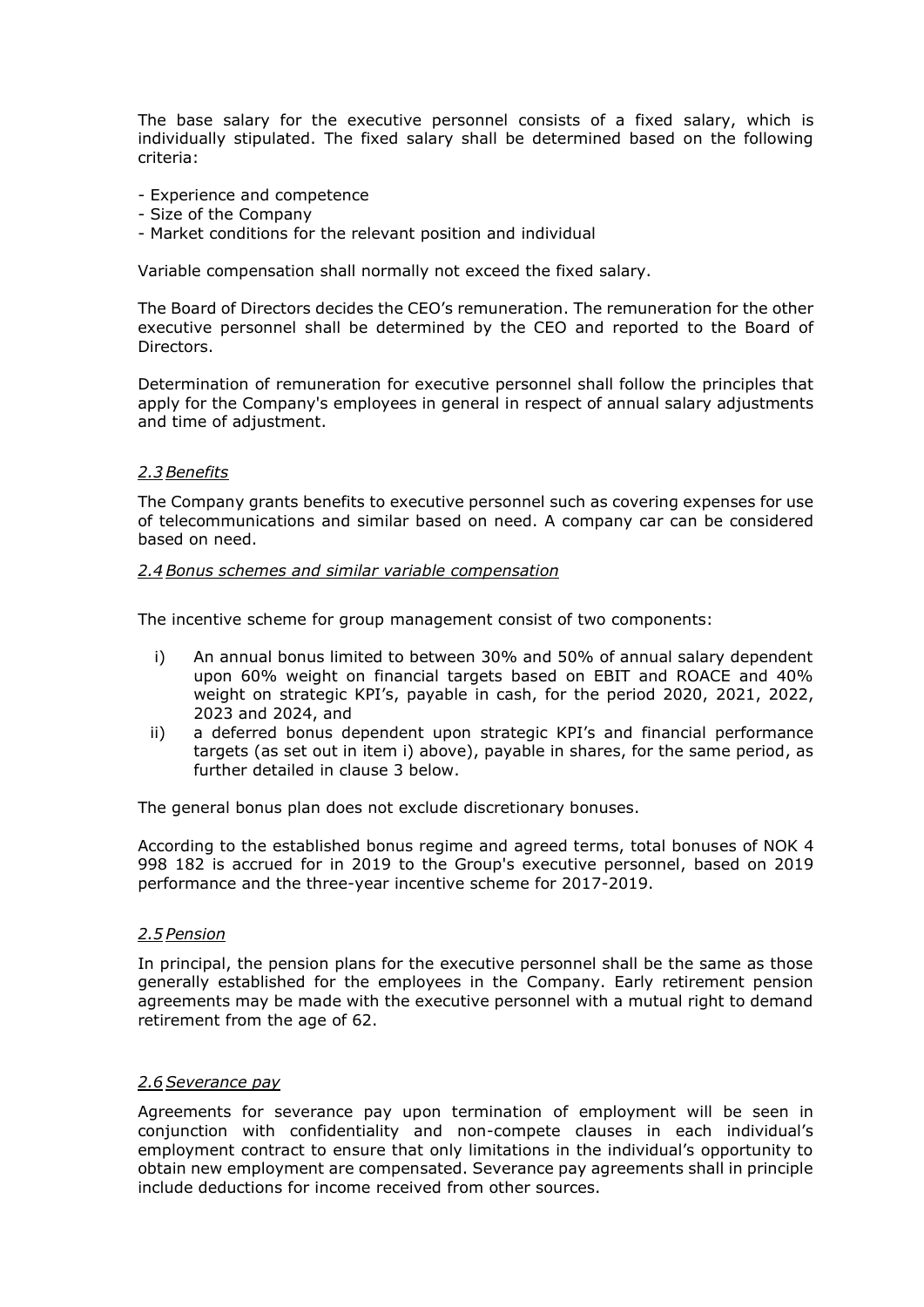# *2.7 Other variable elements*

There are no variable elements in the Company's remuneration of executive personnel apart from the bonus arrangement.

# *2.8 The compensation policy of the previous accounting year, 2019*

AKVA's aim in the previous year was to offer competitive terms of employment to the executive personnel. The compensation policy for 2019 was published on May 9th, 2019 and is available on [http://www.akvagroup.com/investor-relations/general-meeting.](http://www.akvagroup.com/investor-relations/general-meeting) A variable, deferred bonus scheme for the years 2017, 2018 and 2019 was closed as of end of 2019 and replaced with a new variable scheme, see 2.4., above.

For the total remuneration to the executive management for the financial year 2019, please see Note 3 to the 2019 financial statements.

# 3. **Binding guidelines**

### *3.1Compensation linked to shares or the price of the shares in the company*

The variable bonus scheme described in clause 2.4 above includes a deferred bonus for the years 2020, 2021, 2022, 2023 and 2024. This part of the variable pay is dependent upon strategic KPI's and financial targets and is payable in shares.

The yearly deferred bonus will be vested and payable at the end of the period, in shares, based on a share price fixed at the beginning of the bonus period. The maximum number of shares that can be earned for the period the bonus plan applies, is 178 080 for the CEO and a total of 239 040 for the rest of the management team (before adjustments for dividends), as further detailed in the table below:

| <b>Function</b>   | <b>Maximum annual</b><br>share allocation | <b>Duration</b> | <b>Period</b> |
|-------------------|-------------------------------------------|-----------------|---------------|
| <b>CEO</b>        | 44 520                                    | 4 years         | 2020-2023     |
| <b>CFO</b>        | 22 260                                    | 4 years         | 2021-2024     |
| COO Nordic        | 10 000                                    | 3 years         | 2020-2022     |
| COO International | 10 000                                    | 3 years         | 2020-2022     |
| COO Land Based    | 10 000                                    | 3 years         | 2020-2022     |
| <b>CIO</b>        | 10 000                                    | 3 years         | 2020-2022     |
| CCO               | 10 000                                    | 3 years         | 2020-2022     |

In case of a takeover and delisting of the Company during the performance period as set out above, the maximum number of shares shall vest and be transferred to the respective members of the management before completion of such takeover.

# *3.2 Option agreement – additional arrangement for CEO*

On August 26, 2019, AKVA entered into an option agreement with the Mr. Knut Nesse in his then capacity as chairman of the board of the Company. The agreement is continued after he was appointed CEO and gives him a right to acquire 50 000 shares